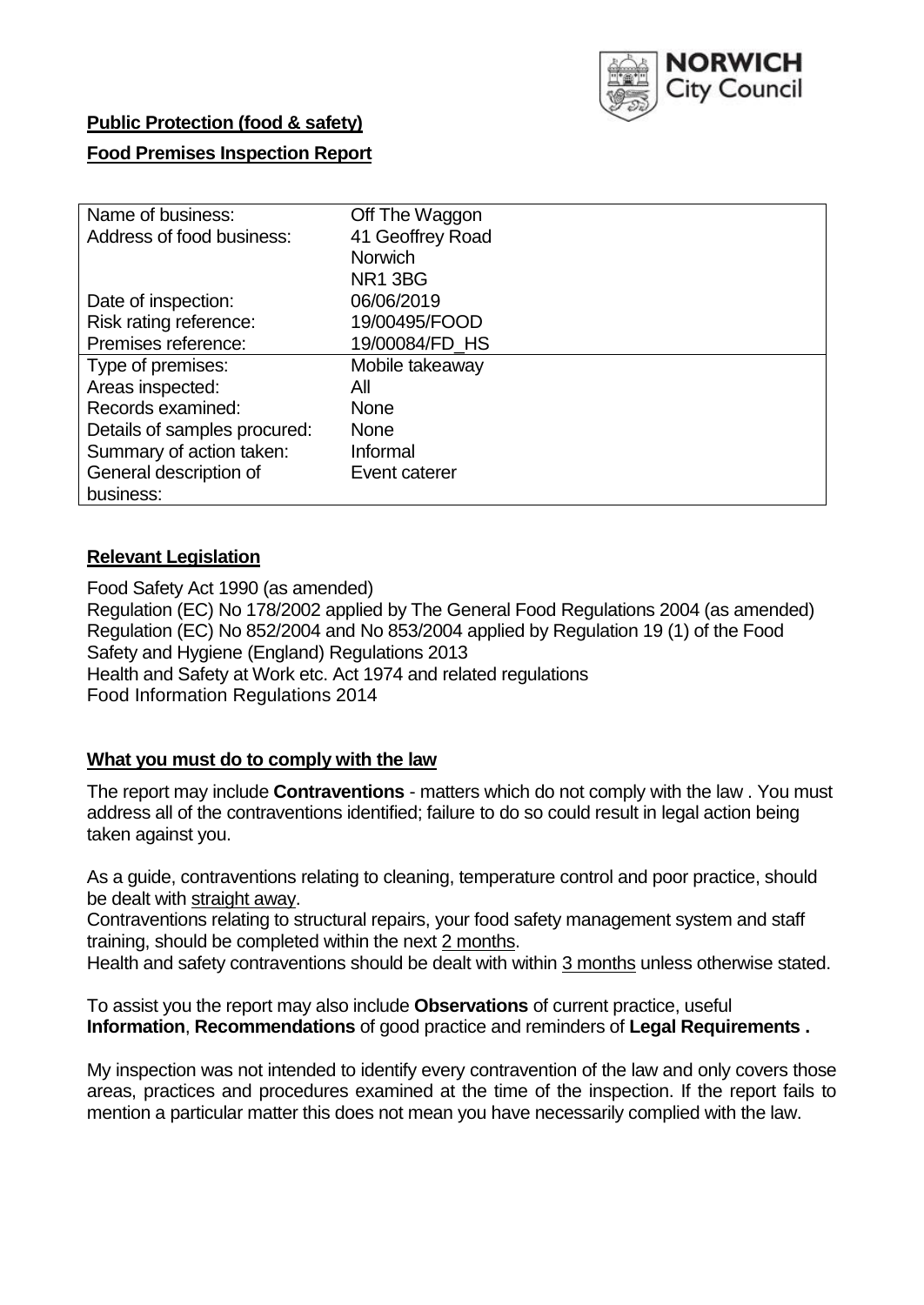# **FOOD SAFETY**

#### **How we calculate your Food Hygiene Rating:**

The food safety section has been divided into the three areas which you are scored against for the hygiene rating: 1. food hygiene and safety procedures, 2. structural requirements and 3. confidence in management/control procedures. Each section begins with a summary of what was observed and the score you have been given. Details of how these scores combine to produce your overall food hygiene rating are shown in the table.

| <b>Compliance Area</b>                     |          |    |    | <b>You Score</b> |                |    |           |    |                |  |  |
|--------------------------------------------|----------|----|----|------------------|----------------|----|-----------|----|----------------|--|--|
| Food Hygiene and Safety                    |          |    |    | $\Omega$         | 5              | 10 | 15        | 20 | 25             |  |  |
| <b>Structure and Cleaning</b>              |          |    |    | $\overline{0}$   | 5              | 10 | 15        | 20 | 25             |  |  |
| Confidence in management & control systems |          |    |    | $\Omega$         | $\overline{5}$ | 10 | 15        | 20 | 30             |  |  |
|                                            |          |    |    |                  |                |    |           |    |                |  |  |
| <b>Your Total score</b>                    | $0 - 15$ | 20 |    | $25 - 30$        | $35 - 40$      |    | $45 - 50$ |    | > 50           |  |  |
| <b>Your Worst score</b>                    | 5        | 10 | 10 |                  | 15             |    | 20        |    | $\blacksquare$ |  |  |
|                                            |          |    |    |                  |                |    |           |    |                |  |  |
| <b>Your Rating is</b>                      | 5        |    |    | 3                | $\overline{2}$ |    |           |    | $\Omega$       |  |  |

Your Food Hygiene Rating is 4 - a good standard



# **1. Food Hygiene and Safety**

Food hygiene standards are high. You demonstrated a very good standard of compliance with legal requirements. You have safe food handling practices and procedures and all the necessary control measures to prevent cross-contamination are in place. Some minor contraventions require your attention. **(Score 5)**

### Contamination risks

**Observation** I was pleased to see you were able to demonstrate effective controls to prevent cross-contamination.

Hand-washing

**Observation** I was pleased to see hand-washing was well managed.

#### Personal Hygiene

**Contravention** The following are examples of poor personal hygiene or where it was made difficult for food handlers to maintain sufficiently high standards of personal cleanliness:

• staff were not wearing suitable protective clothing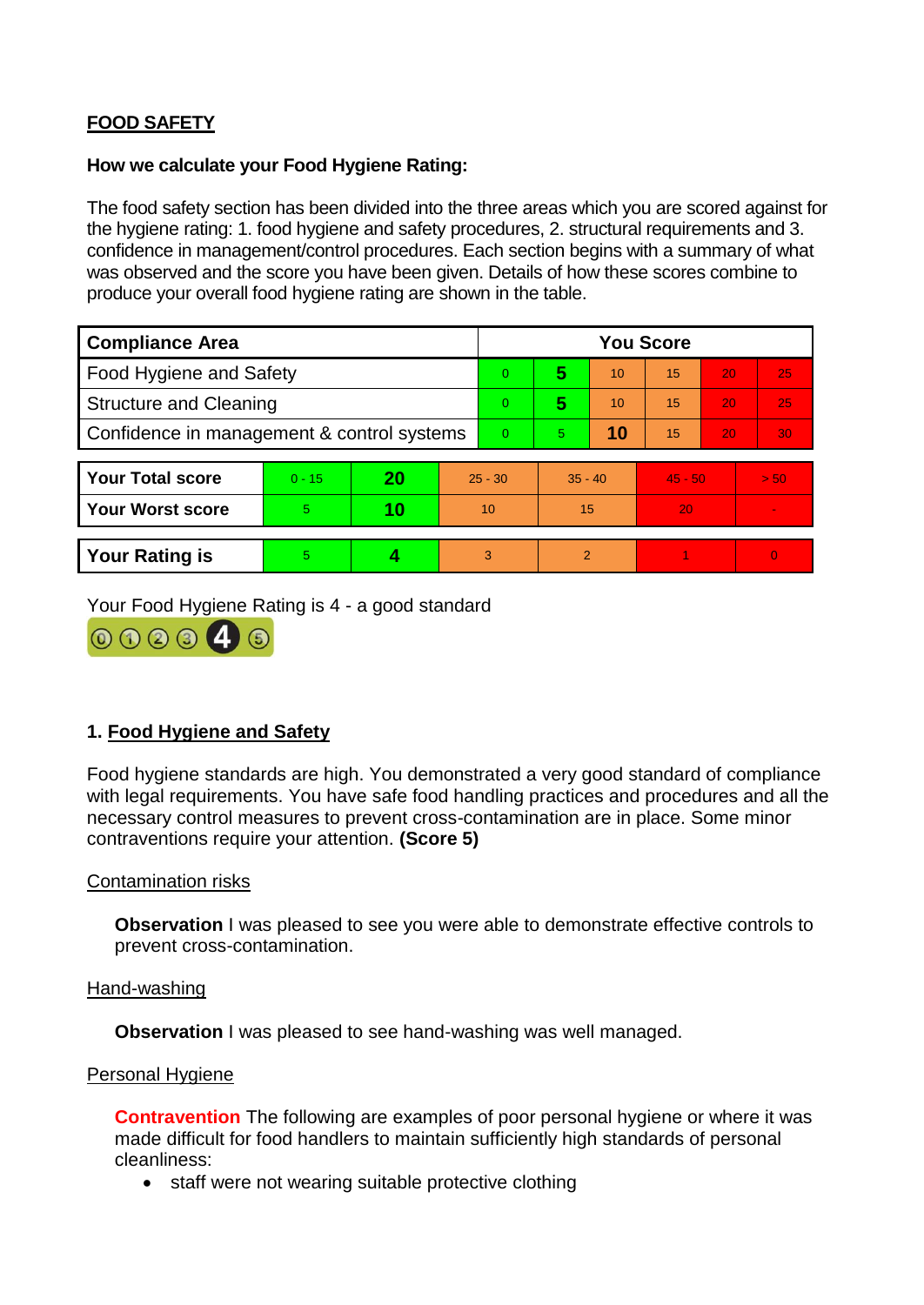• food handlers were wearing jewellery

# **2. Structure and Cleaning**

The structure facilities and standard of cleaning and maintenance are all of a good standard and only minor repairs and/or improvements are required. Pest control and waste disposal provisions are adequate. The minor contraventions require your attention. **(Score 5)**

### Cleaning of Structure

**Observation** The kitchen had been well maintained and the standard of cleaning was good.

### Cleaning of Equipment and Food Contact Surfaces

**Contravention** The following items are dirty and must be cleaned:

• seals and handle to the freezer

### Cleaning Chemicals / Materials / Equipment and Methods

**Information** You must ensure that the sanitisers you use are effective against bacteria. Ensure hat they meet the following standards BS EN 1276:1997 and 13697:2001.

**Observation** I was pleased to see that the premises was kept clean and that your cleaning materials, methods and equipment were able to minimise the spread of harmful bacteria between surfaces.

### **Maintenance**

**Contravention** The following had not been suitably maintained and must be repaired or replaced:

• the structure was constructed of bare wood. You need to seal/treat/paint the wood to leave a smooth impervious surface that can be easily cleaned

**Observation** You are maintaining the premises in good condition.

### Facilities and Structural provision

**Observation** I was pleased to see the premises had been well maintained and that adequate facilities had been provided.

### Pest Control

**Observation** I was pleased to see that the premises was proofed against the entry of pests and that pest control procedures were in place.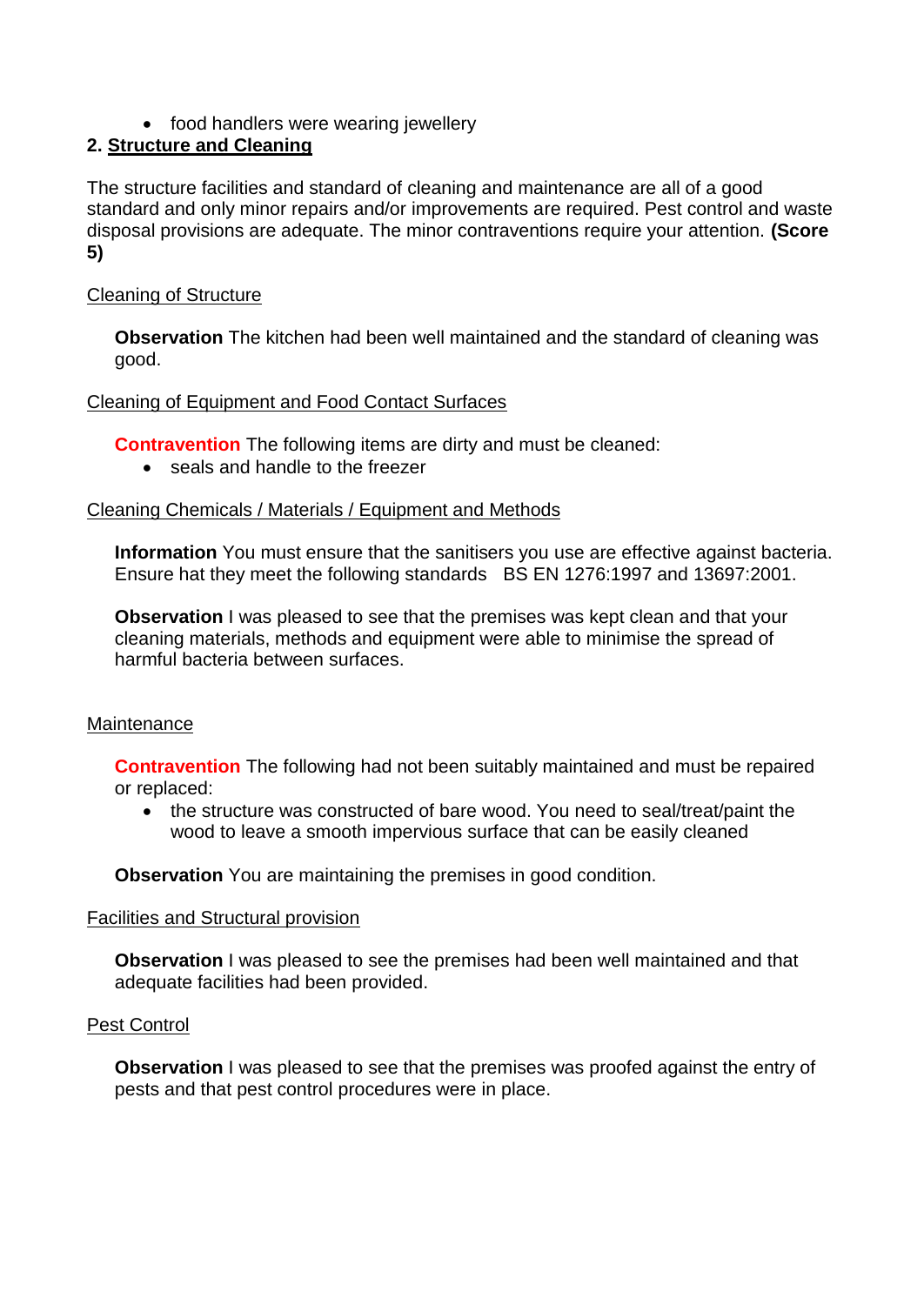### **3. Confidence in Management**

There are generally satisfactory food safety controls in place although there is evidence of some non-compliance with the law. You are progressing towards a written food safety management system. The contraventions require your attention; although not critical to food safety they may become so if not addressed. **(Score 10)**

#### Type of Food Safety Management System Required

**Contravention** Ensure that your food safety management system is available on site so your staff can refer to your procedures and so that daily records of checks can be completed.

**Information** As you are a new business you have been given the benefit of the doubt despite your food safety management system not fully complying with the law. You must act on this now as your hygiene rating score will be reduced to a maximum of 1 if there is a similar situational at the next visit.

#### Waste Food and other Refuse

**Observation** You had measures in place to dispose of waste food appropriately and were employing the services of an approved waste contractor.

#### **Training**

**Observation** I was pleased to see that food handlers had been trained to an appropriate level and evidence of their training was made available.

#### Infection Control / Sickness / Exclusion Policy

**Observation** Policies were in place to prevent any infected food handler from contaminating food.

#### Allergens

**Contravention** You are failing to manage allergens properly:

You have not identified the allergens present in the food you prepare

**Legal Requirement** Caterers must provide allergy information on all unpackaged food they sell. Catering businesses include restaurants, takeaways, deli counters, bakeries and sandwich bars etc. The potential for cross-contamination by allergens must also be made known to consumers. In addition food manufacturers must now label allergy causing ingredients on their pre-packed foods. You can obtain more information from the Trading Standards website www.norfolk.gov.uk/abc

**Information** Allergen information could be written down on a chalk board or chart, or provided orally by a member of staff. Where the specific allergen information is not provided upfront, clear signposting to where this information could be obtained must be provided.